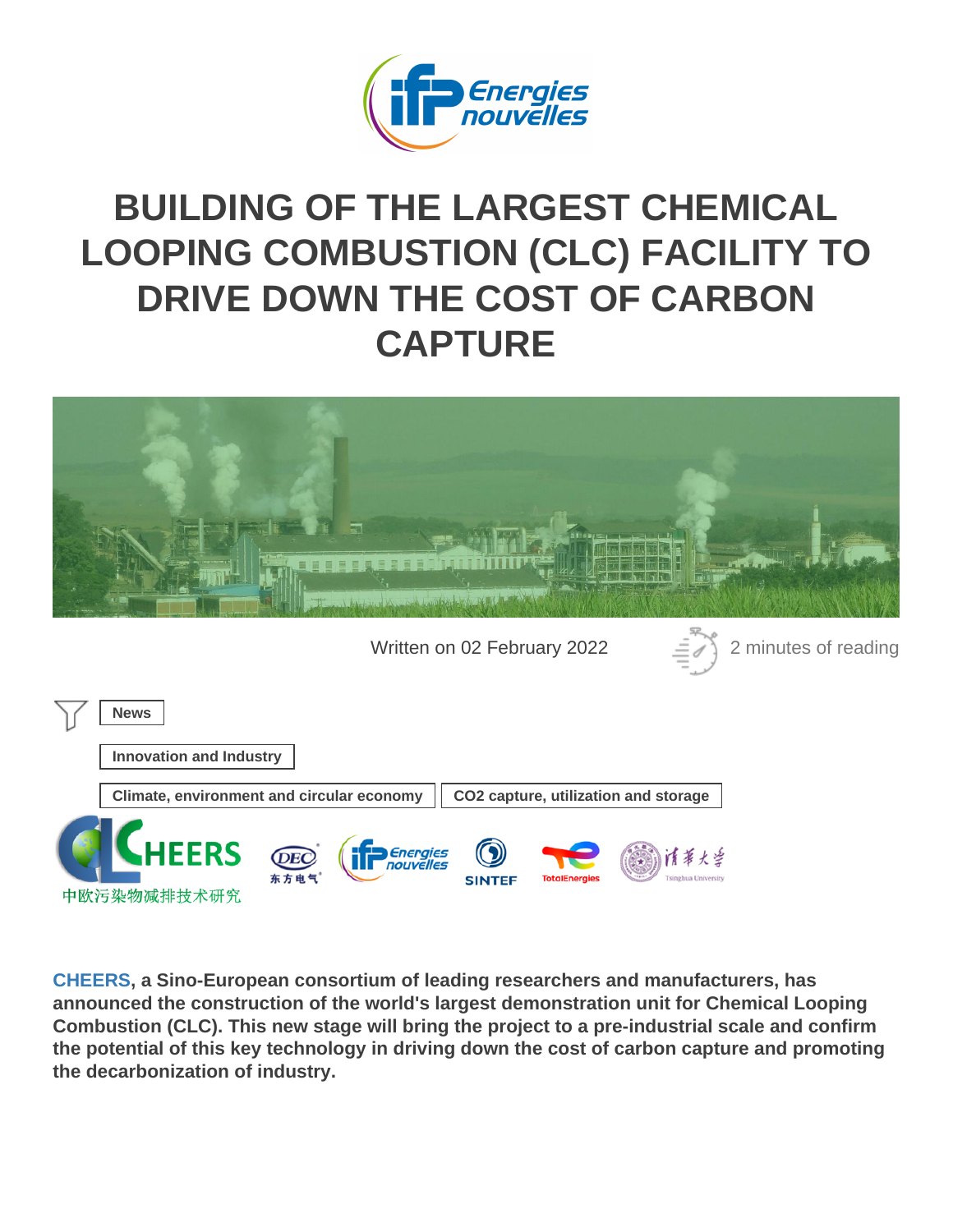**Today the project reached a new milestone when TotalEnergies, Dongfang Boiler Group Co. (DBC), Tsinghua University and IFP Energies Nouvelles made the decision to build the 3MWth demonstration unit, with the potential to deliver 4-5 MWth.**

#### **Lowering the cost of carbon capture in power generation**

CLC is an oxy-combustion technology used to convert biomass and fossil fuels in order to obtain a flow of pure CO2 suitable for low-cost capture.

This integrated  $CO_2$  capture solution minimizes the use of costly gas separation processes like those retrofitted on existing combustion facilities. CLC generates heat that can be used to produce carbonneutral electricity and/or steam.

"This unique project paves the way for the decarbonization of industries that currently generate a significant proportion of global carbon emissions. It could open the door to more cost-effective biomass and fossil fuel emission reductions at facilities around the world," said project leader Dr. Nils Erland L. Haugen from SINTEF.

"Decarbonizing energy production is a major challenge. The TotalEnergies R&D teams carried out the research and design phases that enabled the CHEERS project partners to take this step and green-light the construction of a pre-industrial unit to validate the technical, economic and environmental performance of the CLC technology," said Philip Llewellyn, Carbon Capture, Utilization and Storage Program Manager, TotalEnergies.

# **Developing technology from concept to reality**

The investment decision marks the transition from the research and design phases to the engineering and construction phases, led by DBC at their technology development site in Deyang, near Chengdu in China.

The test campaign, planned for 2023, will bring the new concept to near-commercial maturity (Technology Readiness Level TRL 7) and form the basis for further upscaling and commercial project development.

The initial investment in the Deyang demonstration unit will total almost €10 million, in addition to the €10 million already invested in the research and development activities.

"The CLC process is the result of 13 years of research conducted by IFPEN and TotalEnergies on a laboratory scale and on a 10 KW pilot unit in IFPEN's laboratories. The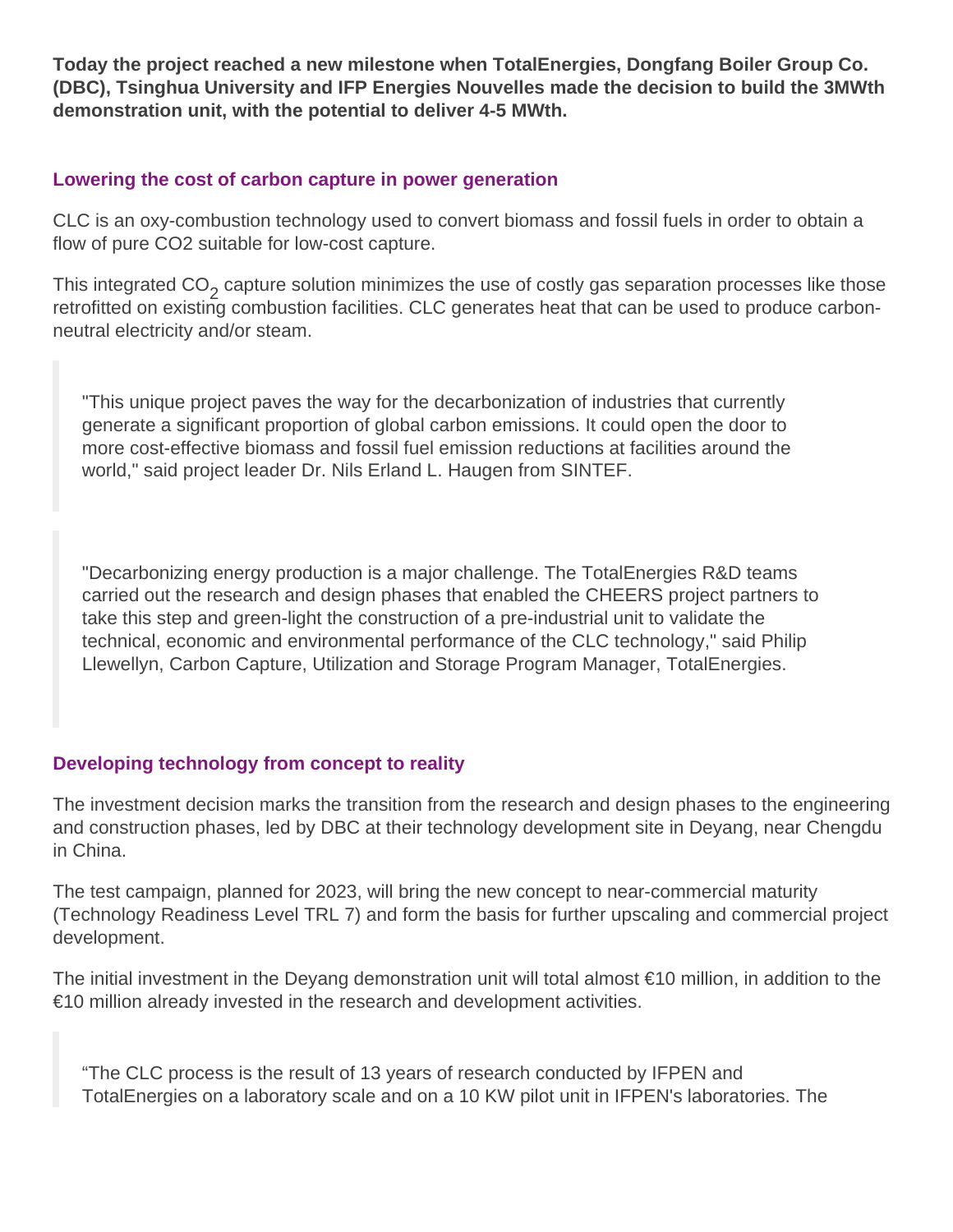building of a demonstrator on a pre-industrial scale is therefore a very important step that will allow us to verify the performance of this CO2 capture technology and to prepare its implementation in power plants and biomass plants in particular," said Florence Delprat-Jannaud, CO<sub>2</sub> Coordinator, IFPEN.

# About CHEERS

[CHEERS](https://cheers-clc.eu/) is a partnership between European participants supported in part by the EU Horizon 2020 program, and Chinese participants, supported by the Chinese R&D support program MOST. The Norwegian research institute SINTEF coordinates activities in the CHEERS consortium from Trondheim, Norway, as well as delivering substantial content in the CHEERS R&D program from both Trondheim and Oslo (Norway).

Additional research partners in CHEERS are The Silesian University of Technology in Gliwice (Poland), Zhejiang University in the city of Hangzhou, Zhejiang province, and The Bellona Foundation in Oslo (Norway), Brussels (Belgium) and several other European cities.

# Facts and figures

• The planned CLC facility will convert a flow of solid fuels of about 4 MW measured in thermal energy content. The footprint of the facility will be about 270 square meters, and the highest process units will be about 40 meters tall.

- The project aims at a carbon capture rate of 96%.
- The capabilities of the CLC facility include enhanced system monitoring and data collection to enable a complete understanding of the system performance. This will be used to improve future designs.

• The CLC facility design includes special adaptations to use at least two different types of solid fuels.

# About Dongfang Boiler Group Co. (DBC)

Dongfang Boiler Group Co., Ltd. (DBC) is a principal subsidiary of Dongfang Electric Corporation (DEC). DEC is one of the most influential enterprise groups under the direct administration of Chinese Central Government.DBC, with its headquarters in Zigong City, Sichuan Province and its R&D, marketing and service center in Chengdu City, Sichuan Province, is the first-class supplier of thermal power equipment, nuclear power equipment, environmental protection equipment, power plant auxiliaries, chemical vessels, and coal gasification equipment in China.

# About SINTEF

SINTEF is one of Europe's largest independent research organisations. SINTEF is a broad, multidisciplinary research organisation with international top-level expertise in the fields of technology, the natural sciences, medicine and the social sciences. Our 2000 employees conduct contract R&D as a partner for the private and public sectors.

# About TotalEnergies

TotalEnergies is a global multi-energy company that produces and markets energies: oil and biofuels, natural gas and green gases, renewables and electricity. Our 105,000 employees are committed to energy that is ever more affordable, cleaner, more reliable and accessible to as many people as possible. Active in more than 130 countries, TotalEnergies puts sustainable development in all its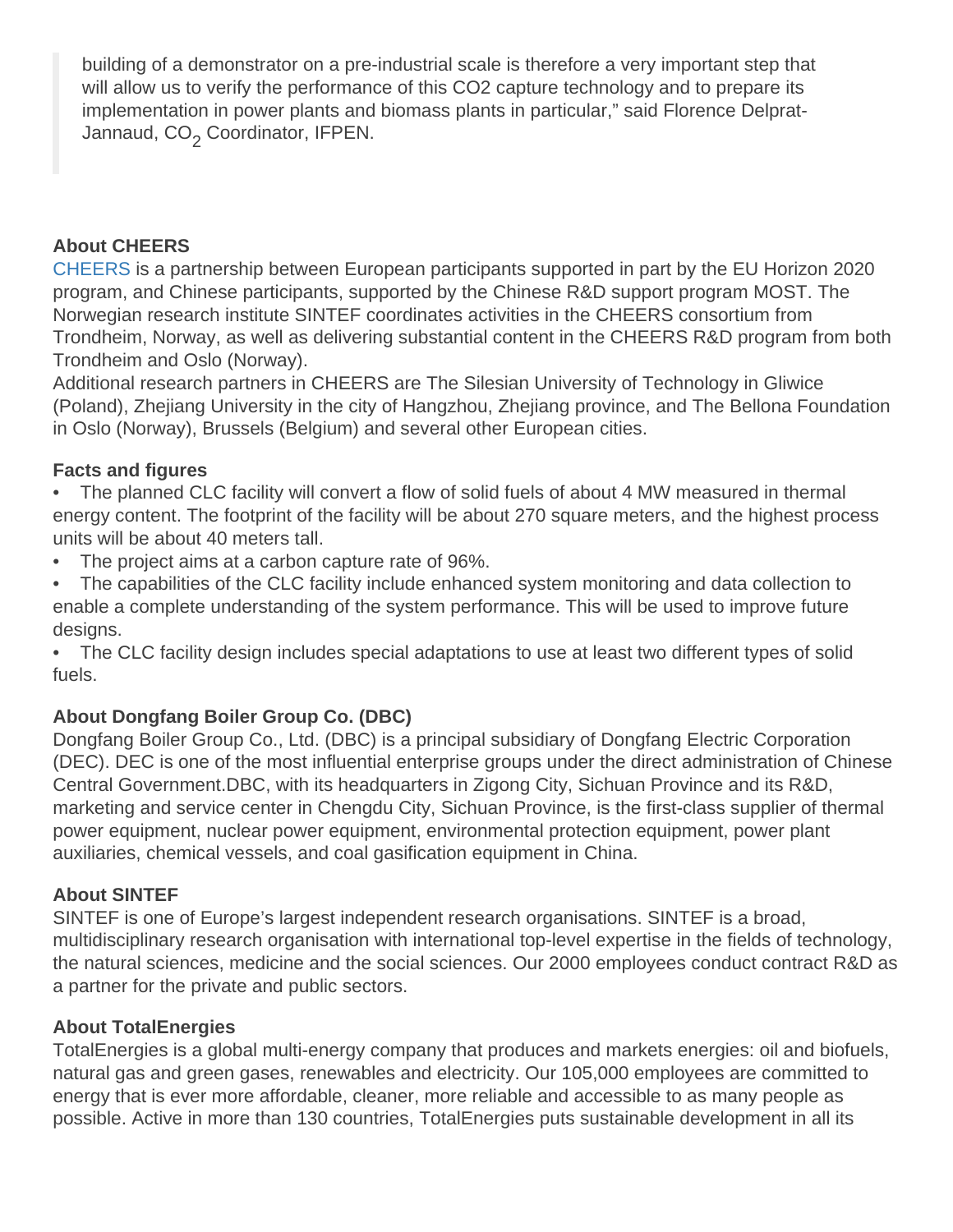dimensions at the heart of its projects and operations to contribute to the well-being of people.

#### **CHEERS Contacts**

Coordinator: nils.e.haugen@sintef.no | +47 986 08 683 Media relations: todd@bellona.no | +47 924 88 666

#### **IFPEN Contact**

Media relations: +33 (0)1 47 52 62 07 l presse@ifpen.fr

#### **TotalEnergies Contacts**

Media relations: +33 (0)1 47 44 46 99 l presse@totalenergies.com l @TotalEnergiesPR Investor relations: +33 (0)1 47 44 46 46 l ir@totalenergies.com

#### **TotalEnergies' cautionary Note**

*The terms "TotalEnergies", "TotalEnergies company" or "Company" in this document are used to designate TotalEnergies SE and the consolidated entities that are directly or indirectly controlled by TotalEnergies SE. Likewise, the words "we", "us" and "our" may also be used to refer to these entities or to their employees. The entities in which TotalEnergies SE directly or indirectly owns a shareholding are separate legal entities. This document may contain forward-looking information and statements that are based on a number of economic data and assumptions made in a given economic, competitive and regulatory environment. They may prove to be inaccurate in the future and are subject to a number of risk factors. Neither TotalEnergies SE nor any of its subsidiaries assumes any obligation to update publicly any forward-looking information or statement, objectives or trends contained in this document whether as a result of new information, future events or otherwise. Information concerning risk factors, that may affect TotalEnergies' financial results or activities is provided in the most recent Registration Document, the French-language version of which is filed by TotalEnergies SE with the French securities regulator Autorité des Marchés Financiers (AMF), and in the Form 20-F filed with the United States Securities and Exchange Commission (SEC).*



This project has received funding from the European Union's Horizon 2020 research and innovation programme under grant agreement No 764697. The project is also co-funded from National Key Research and Development Program of China by Chinese Ministry of Science and Technology (MOST) under grant agreement Nr 2017YFE0112500.